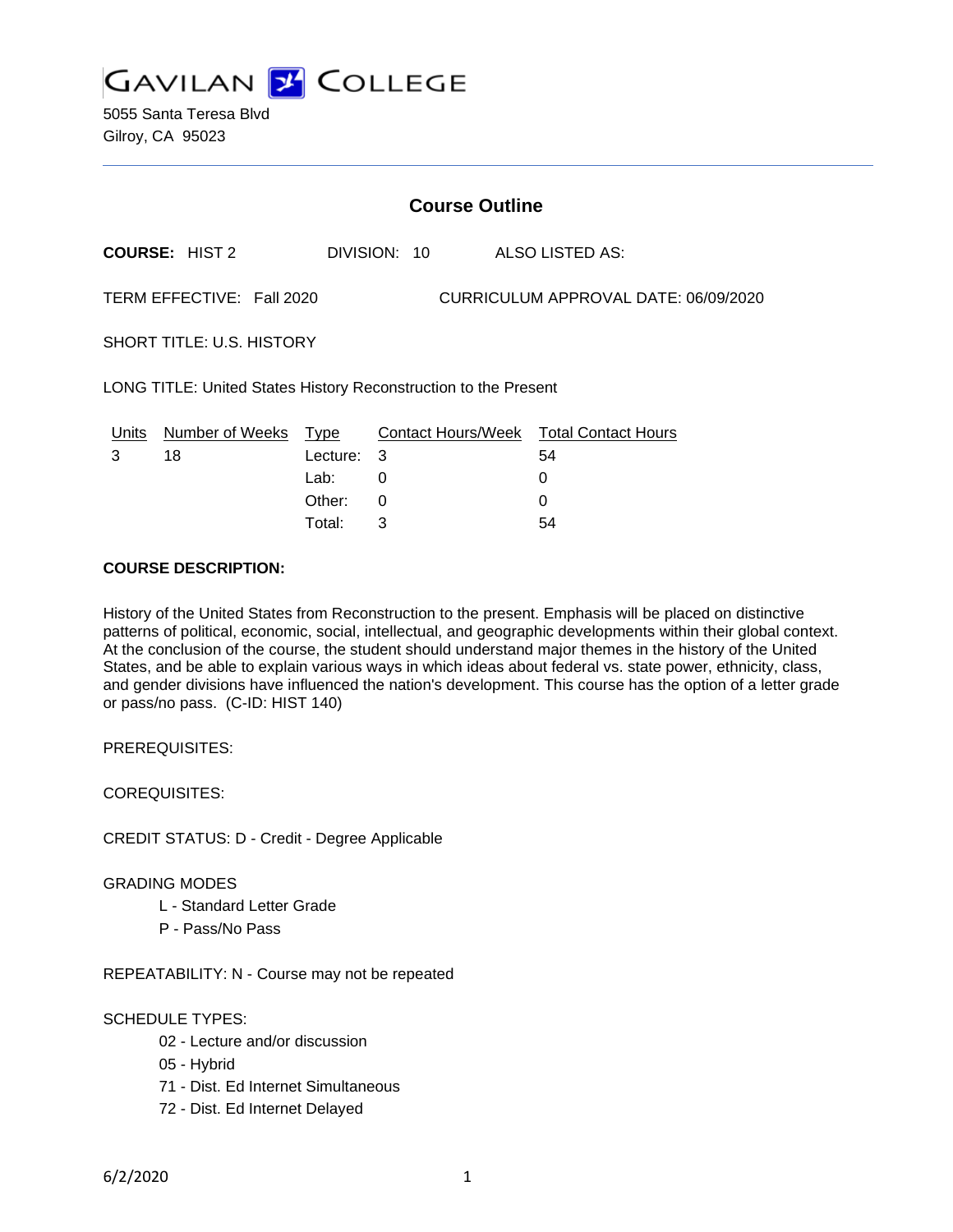#### **STUDENT LEARNING OUTCOMES:**

By the end of this course, a student should:

1. Identify, distinguish, and interpret significant events, individuals and theories specific to US history from Reconstruction to the present, with attention to their global context.

2. Describe, evaluate and assess key political, cultural and socioeconomic factors as they developed from Reconstruction to the present, both within the US and in a global context, with clarity, thorough understanding, and fairness.

3. Describe contemporary social and political values, and assess their historical and global linkage.

4. Demonstrate college level reading, writing and critical thinking in the formulation of research assignment/s, and demonstrate academic honesty and effective skills in finding, evaluating, interpreting, and using both primary and secondary sources.

#### **CONTENT, STUDENT PERFORMANCE OBJECTIVES, OUT-OF-CLASS ASSIGNMENTS**

Curriculum Approval Date: 06/09/2020

3 Hours

CONTENT: Orientation and introduction to methodology; Review of Reconstruction

STUDENT PERFORMANCE OBJECTIVES (SPO): Civil War review &

Reconstruction. Students will discuss why they and others study history. Students will review Civil War history and events leading to and resulting from Amendments 13, 14, and 15 of the Constitution. Students will discuss the successes & failures of Reconstruction Radical Reconstruction, and Counter-

Reconstruction; Students will understand Jim Crow and the rise of the sharecropping system.

Students will analyze state and local voting restriction ordinances and efforts from a Constitutional perspective, and will suggest remedies to historic under voting by certain groups. Students will describe the US war in the context of global nation-building of the late 19th century.

3 Hours

CONTENT:

Immigration, Social Darwinism, Industrialization and Expansion of Capitalism

SPO: Students will trace immigration patterns of major immigrant groups. Students will understand the major social

theories used to explain differences between peoples, and their political and economic impacts. Students will familiarize themselves with important advances in the global and national organization of

capital and in technology, and with those responsible. Students will assess urbanization and the impact and ethics of rapid industrialization using immigrant labor upon the world, the US society as a

whole and upon workers and the union movement.

3 Hours

CONTENT: Westward Expansion

SPO: Students will discuss the

implications of having and closing the US frontier; Students will understand the effects of encroachment upon indigenous nations; students will be familiar with major battles and ideologies in the war

for the Great Plains. Students will develop theories regarding the relative importance of developments including the railroad and telegraph in the settling of the west. Students will study various

models of pioneer-indigenous interactions, and will be able to explain why homesteading was both a successful and unsuccessful governmental strategy. Students will explain the path states took to integration into the nation. Special emphasis will be placed on California, with attention to the development and evolution of the State Constitution and the nature of local and state government.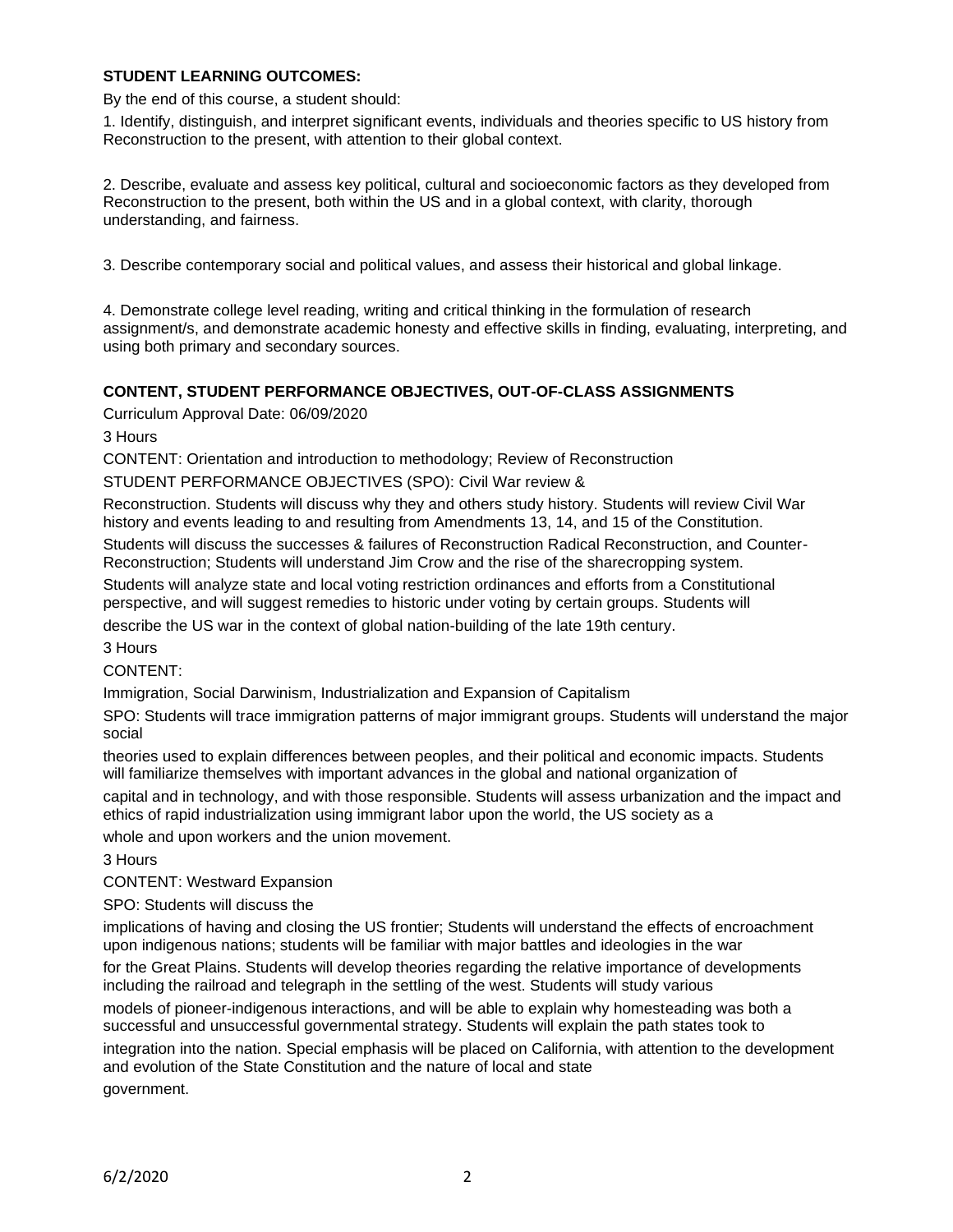3 Hours

CONTENT: Imperialism, Overseas Expansion, and Rise of U.S. as a World Power

SPO:

Students will be able to trace the development of an expansionist ideology based on US treatment of Indian nations; students will study US reasons for overseas expansionism, and the effects upon

colonized peoples of US military, political, & cultural presence. Students will study the Spanish-American war and understand its causes and its results in a national, regional, and global context.

3 Hours

CONTENT: Social and Political Reform Movements

SPO: Students will

understand the major aspects of the Tammany Hall and Gilded Age's politics and economics. Students will study various social and political reform movements, tracing their effects to the present day.

Students will understand the rise of Populism and associated issues, and will learn about individuals and movements associated with the Progressive Era. Students will discuss the impact of returning

soldiers upon the US economy and will trace the effects of the Versailles treaty upon events through the 1920s and 1930s. Students will describe the changing global context in which the US acted and reformed.

Research Project Proposal: Research topic with abstract and list of at least 8

properly cited sources.

4 Hours

CONTENT: World War One and Roaring 20s

SPO: Students will be able to explain conditions in Europe, Asia, Africa, and the Americas leading to war, and US

isolationism. Students will study the role played by a "neutral" United States, and the reasons why the US eventually abandoned its neutrality. Students will study the effect of the war upon those who

fought it from various countries for various reasons, and upon the US's military capacity and economic strength. Students will discuss the impact of returning soldiers upon the US economy and will

trace the effects of the Versailles treaty upon events through the 1920s and 1930s.

3 Hours

CONTENT: Seeds of the Great Depression

SPO: Students will

describe why anti-Bolshevism, nativism, and racism burgeoned after the war; students will study the role played by increasingly popular media in the shaping of every-day life; students will understand

how apparent economic vitality could lead to a stock market crash. Students will debate the approaches taken by the Hoover Administration to the 1929 stock market crash and subsequent events. Emphasis

will be placed on California, with attention to the reaction of local and state governments to the pressures of the Depression.

3 Hours

CONTENT: The New Deal

SPO: Students will

describe the major reforms enacted under the New Deal, and be able to discuss which were successful and which were not. Students will

familiarize themselves with popular self-help and community

approaches to recovery. Students will be able to explain the political strategies and problems FDR had, and be able to point to aspects of our current social landscape that had origins in the 1930s.

Students will understand how the New Deal affected various groups and individuals, and its global implications.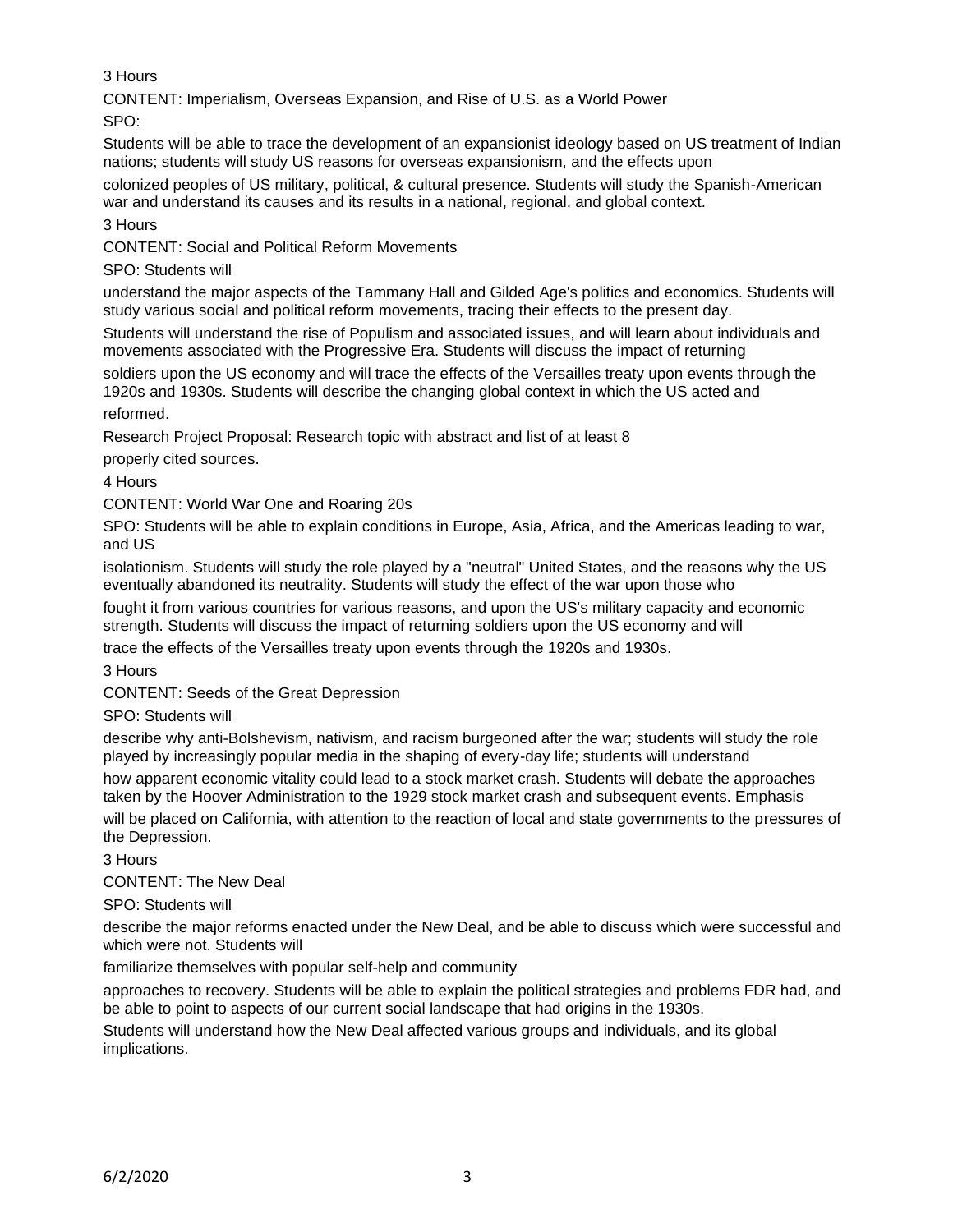## 6 Hours

### CONTENT: World War Two

SPO: Students will examine the ideology of fascism, and explain how it originated and spread in Europe. Students will assess early US strategies

in the war, and the development of European and Pacific theaters. Students will describe what happened at Pearl Harbor and how the event changed US history. Students will assess the experiences of

soldiers in the field and in the Pacific, and evaluate the concept of a "good war." Students will describe the impact of the war at home, including upon Japanese-American internees, and

internationally, with attention to the post-colonialization of many nations. Students will trace the growing consensus for use of the first atomic weapons against Japan. Students will evaluate that

decision using historical arguments and contemporary awareness of its effects.

### 6 Hours

CONTENT: Cold War

SPO: Students will look at major players in the polarization of

global politics, and understand the role played by the Truman administration in the development of a global cold war. Students will examine the consequences of the cold war, including those created by

the McCarthy movement at home. Changes in California State Constitution will be used to demonstrate the domestic impact of the Cold War. Students will study the rise of consumer affluence, and some

effects of that affluence. Students will study the rising Black Freedom movement and its resistance to Cold War-style repression, and will discuss the relative importance of legislation court cases,

and nonviolent direct activism.

6 Hours

CONTENT: Vietnam

War

SPO: Students will understand the origins of the Vietnam war and US interests in it. They will explain Vietnam's regional, global, and strategic importance. Students will trace the development

of the war through the 1960s and discuss the impact the war had upon the Vietnamese and upon US society. Students will understand some of the issues confronting soldiers in the field, and will discuss

related issues still facing veterans of the war. Students will discuss the technology used in the war, and the resulting effects of that technology. Students will debate the major turning points in

the war, and the

method of its closure.

6 Hours

CONTENT: Civil Rights and

Anti-War Movement

SPO: Students will look at the growing anti war movement as it related to the Black Freedom movement. Students will discuss the ethics of serving in wartime, and will look at the

ethnic and other movements that spin off from the anti-war protest movements. Students will study the changes in US culture and society that are traceable to this period. Students will understand the

initiatives of the Great Society effort, and will evaluate them in light of their successes or failures. Students will be able to explain Watergate and government reform efforts. Students will

understand the campaign system that led to the Watergate break-in, and will develop an understanding of the constitutional crisis that followed. Students will look at major campaign finance and other

practices, and discuss ways in which democracy has been helped or impaired by those practices.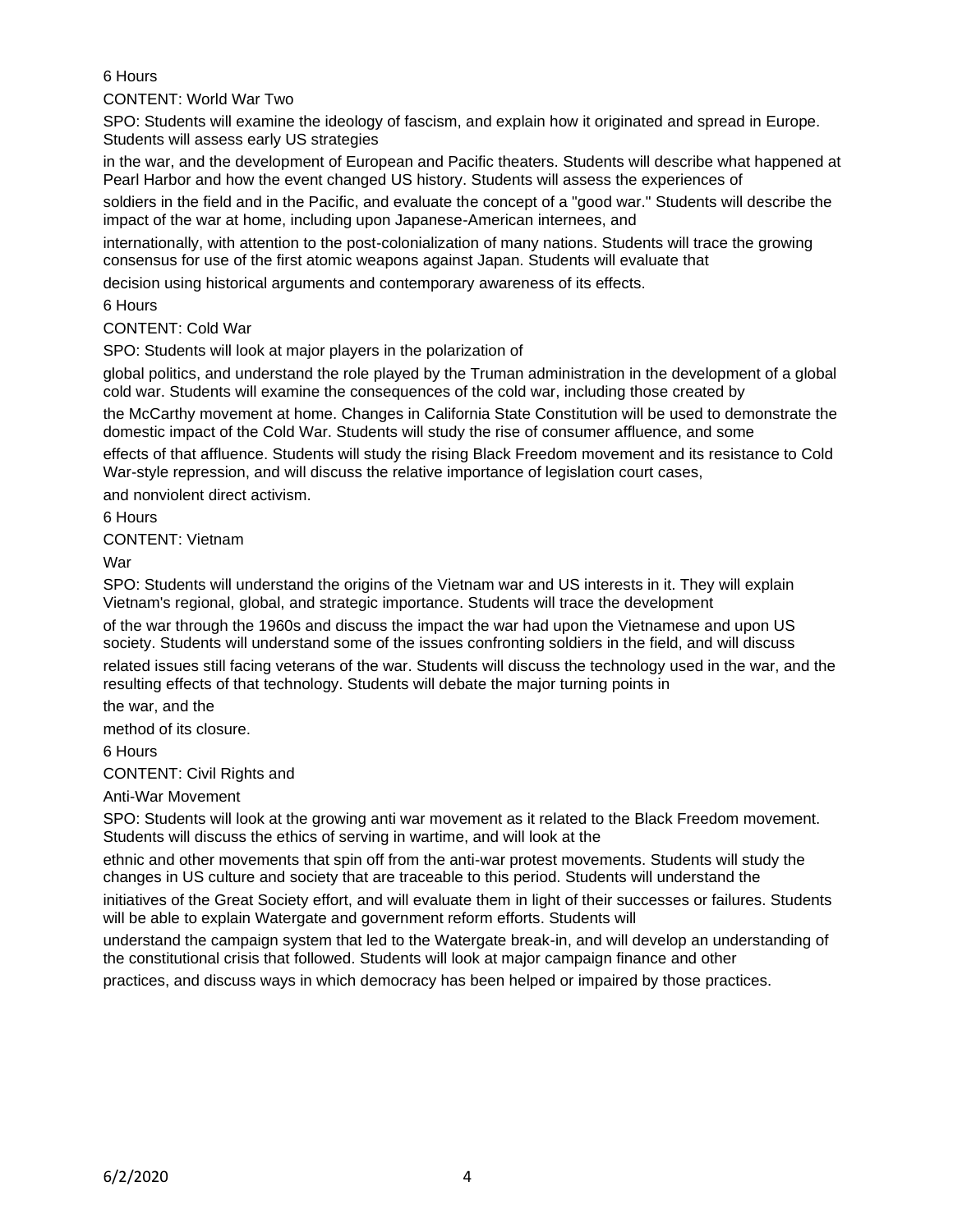3 Hours

CONTENT: 1970s into the 21st Century: Towards

Neo-Liberalism and Globalization

SPO: Students will describe major issues associated with the Carter-Fords administrations. Students will examine the effects of the Reagan Revolution, including tax

reform, revised social spending agendas, states' rights movements and deregulation. Students will examine global economic and political interconnections, and the role that "free trade" plays in them.

Students will examine the interventionism of the late 20th century, compare and contrast to those of the 21st century. Students will weigh the disadvantages and advantages of quick and/or covert

war-making. Students will assess the linkages between the first and second Persian Gulf Wars, and the ways in which they have been presented in the U.S. and abroad. Students will examine how

technology affected the fighting of these wars; how experience with previous wars limited press coverage, and the impact of these wars on the U.S. economic, political and social systems.

2 Hours

Final exam.

### **METHODS OF INSTRUCTION:**

- 1. Lecture with discussion
- 2. Film/Video presentation and class discussion
- 3. Small group collaborative projects, exercises, and role-plays
- 4. Guest speakers when appropriate and available
- 5. Panel presentations involving participants from different disciplines when appropriate and available.

6. Use of various forms of research technology, to include Internet, and periodical search tools. Student will be able to articulate their theses and findings in a clear and informed manner.

### **OUT OF CLASS ASSIGNMENTS:**

Required Outside Hours: 80

Assignment Description:

3 hours weekly:

--students will complete text and supplemental readings; respond in writing to readings; complete relevant assignments; study for quizzes and tests.

Required Outside Hours: 28

Assignment Description: Identify research topics that are appropriate; find resources to address research questions; research, organize, and present data using proper academic documentation, writing, and formatting.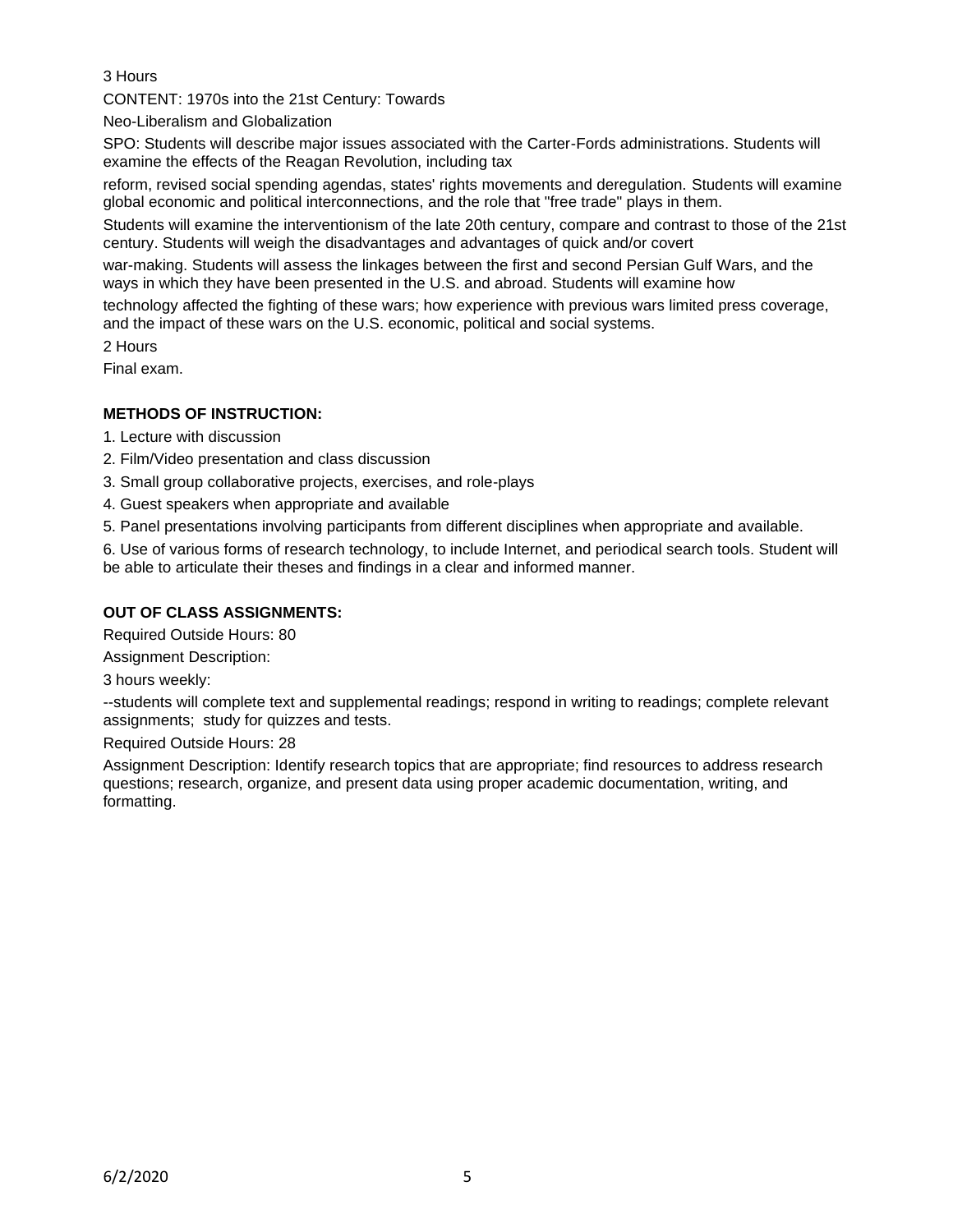## **METHODS OF EVALUATION:**

Writing assignments Percent of total grade: 40.00 % Percent range of total grade: 40 % to 60 % Written Homework; Reading Reports; Essay Exams; Term or Other Papers Problem-solving assignments Percent of total grade: 20.00 % Percent range of total grade: 20 % to 30 % Field Work; Quizzes; Exams Skill demonstrations Percent of total grade: 10.00 % Percent range of total grade: 10 % to 20 % Class Performance/s Objective examinations Percent of total grade: 20.00 % Percent range of total grade: 10 % to 20 % Multiple Choice; True/False Other methods of evaluation Percent of total grade: 10.00 % Percent range of total grade: 10 % to 20 % Student Presentations

## **REPRESENTATIVE TEXTBOOKS:**

E. Foner. Give me Liberty! Or a comparable college level text. NY: WW Norton,2017. Excellent college text by respected historian; fifth edition will be updated before long ISBN: ISBN-13: 978-0393614190 ISBN-10: 9780393614190 Reading Level of Text, Grade: 14 Verified by: L Halper